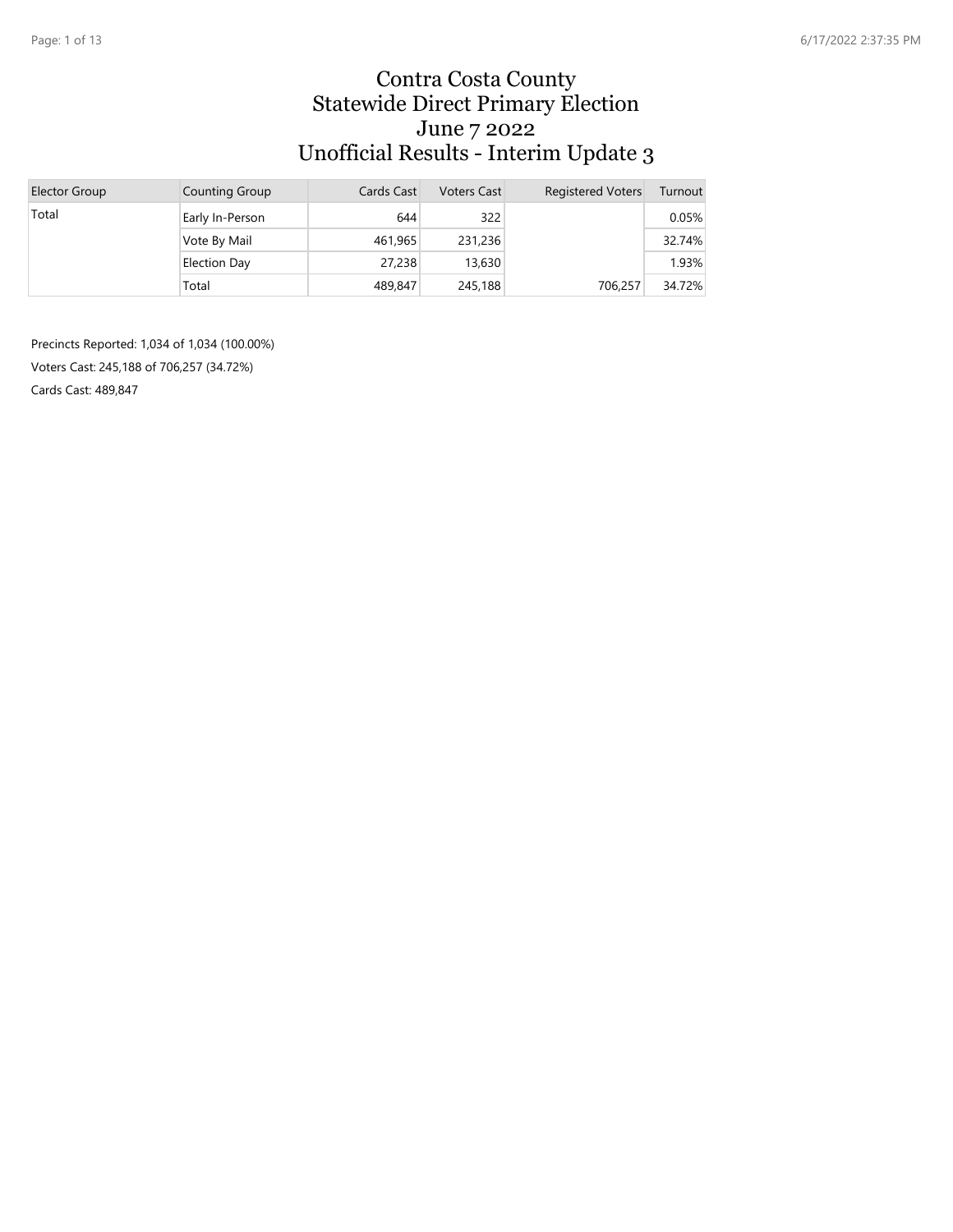# **GOVERNOR (Vote for 1)**

|                                       |            | Early In-Perso      | Vote By Mail     | <b>Election Day</b> | Total             |        |
|---------------------------------------|------------|---------------------|------------------|---------------------|-------------------|--------|
| <b>Times Cast</b>                     |            | 322                 | 231,236          | 13,630              | 245,188 / 706,257 | 34.72% |
| Candidate                             | Party      | Early In-<br>Person | Vote By Mail     | <b>Election Day</b> | Total             |        |
| <b>GAVIN NEWSOM</b>                   | <b>DEM</b> | 159                 | 152,591          | 5,353               | 158,103           | 65.80% |
| <b>BRIAN DAHLE</b>                    | <b>REP</b> | 68                  | 29,589           | 3,301               | 32,958            | 13.72% |
| MICHAEL SHELLENBERGER                 | <b>NPP</b> | 15                  | 8,919            | 1,036               | 9,970             | 4.15%  |
| JENNY RAE LE ROUX                     | <b>REP</b> | 8                   | 6,715            | 605                 | 7,328             | 3.05%  |
| <b>ANTHONY TRIMINO</b>                | <b>REP</b> | 34                  | 3,650            | 835                 | 4,519             | 1.88%  |
| DAVID LOZANO                          | <b>REP</b> | 5                   | 3,129            | 388                 | 3,522             | 1.47%  |
| <b>SHAWN COLLINS</b>                  | <b>REP</b> | 4                   | 3,127            | 259                 | 3,390             | 1.41%  |
| ROBERT C. NEWMAN II                   | <b>REP</b> | 4                   | 2,135            | 225                 | 2,364             | 0.98%  |
| <b>JOEL VENTRESCA</b>                 | <b>DEM</b> | 2                   | 2,192            | 81                  | 2,275             | 0.95%  |
| <b>LUIS JAVIER RODRIGUEZ</b>          | GRN        | $\mathbf{1}$        | 2,030            | 72                  | 2,103             | 0.88%  |
| RONALD A. ANDERSON                    | <b>REP</b> | 5                   | 1,819            | 249                 | 2,073             | 0.86%  |
| <b>MAJOR WILLIAMS</b>                 | <b>REP</b> | 3                   | 1,819            | 230                 | 2,052             | 0.85%  |
| REINETTE SENUM                        | <b>NPP</b> | 5                   | 1,846            | 93                  | 1,944             | 0.81%  |
| LEO S. ZACKY                          | <b>REP</b> | 1                   | 1,733            | 169                 | 1,903             | 0.79%  |
| DANIEL R. MERCURI                     | <b>REP</b> | 1                   | 825              | 110                 | 936               | 0.39%  |
| <b>HEATHER COLLINS</b>                | <b>GRN</b> | 0                   | 877              | 45                  | 922               | 0.38%  |
| <b>RON JONES</b>                      | <b>REP</b> | 0                   | 632              | 83                  | 715               | 0.30%  |
| ARMANDO "MANDO"<br>PEREZ-SERRATO      | DEM        | 0                   | 553              | 37                  | 590               | 0.25%  |
| ANTHONY "TONY" FANARA                 | <b>DEM</b> | 0                   | 438              | 37                  | 475               | 0.20%  |
| <b>CRISTIAN RAUL MORALES</b>          | <b>REP</b> | 0                   | 365              | 35                  | 400               | 0.17%  |
| FREDERIC C. SCHULTZ                   | <b>NPP</b> | 1                   | 379              | 19                  | 399               | 0.17%  |
| WOODROW "WOODY"<br><b>SANDERS III</b> | <b>NPP</b> | 1                   | 358              | 29                  | 388               | 0.16%  |
| JAMES G. HANINK                       | <b>NPP</b> | 1                   | 257              | 16                  | 274               | 0.11%  |
| <b>LONNIE SORTOR</b>                  | <b>REP</b> | 1                   | 222              | 43                  | 266               | 0.11%  |
| <b>SERGE FIANKAN</b>                  | <b>NPP</b> | 1                   | 183              | 14                  | 198               | 0.08%  |
| <b>BRADLEY ZINK</b>                   | <b>NPP</b> | 0                   | 183              | 11                  | 194               | 0.08%  |
| <b>Total Votes</b>                    |            | 320                 | 226,566          | 13,375              | 240,261           |        |
|                                       |            | Early In-<br>Person | Vote By Mail     | <b>Election Day</b> | Total             |        |
| <b>GURINDER BHANGOO</b>               | WRITE-IN   | 0                   | 0                | $\pmb{0}$           | $\boldsymbol{0}$  | 0.00%  |
| JEFF SCOTT                            | WRITE-IN   | $\mathbf 0$         | $\boldsymbol{0}$ | 0                   | $\boldsymbol{0}$  | 0.00%  |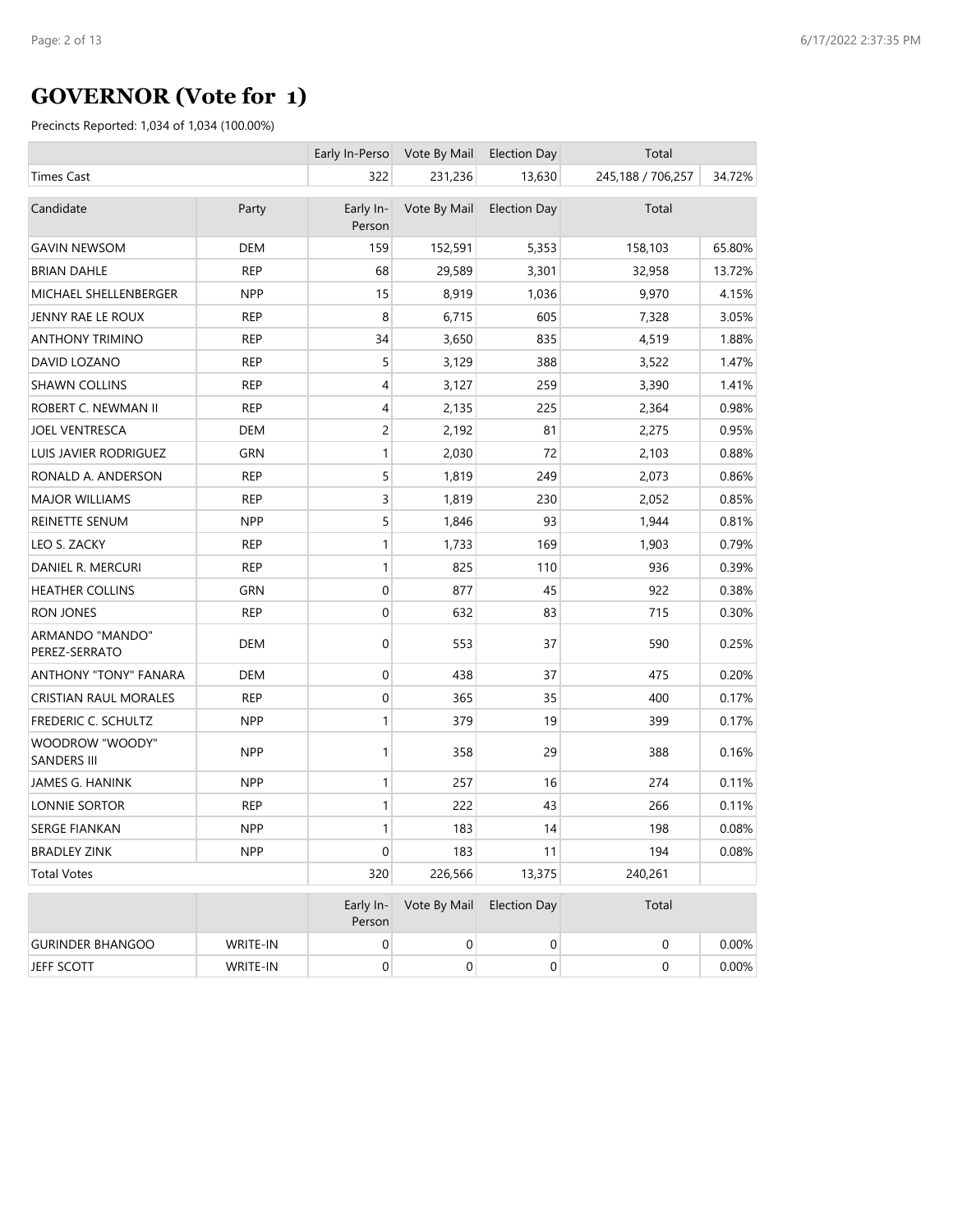# **LIEUTENANT GOVERNOR (Vote for 1)**

Precincts Reported: 1,034 of 1,034 (100.00%)

|                                          |            | Early In-Perso      | Vote By Mail | Election Day        | Total             |        |
|------------------------------------------|------------|---------------------|--------------|---------------------|-------------------|--------|
| <b>Times Cast</b>                        |            | 322                 | 231,236      | 13,630              | 245,188 / 706,257 | 34.72% |
| Candidate                                | Party      | Early In-<br>Person | Vote By Mail | <b>Election Day</b> | Total             |        |
| <b>ELENI KOUNALAKIS</b>                  | <b>DEM</b> | 140                 | 140,414      | 4,546               | 145,100           | 62.52% |
| ANGELA E. UNDERWOOD<br><b>JACOBS</b>     | <b>REP</b> | 69                  | 29,431       | 3,561               | 33,061            | 14.25% |
| <b>DAVID FENNELL</b>                     | <b>REP</b> | 60                  | 22,455       | 2,423               | 24,938            | 10.75% |
| <b>CLINT W. SAUNDERS</b>                 | <b>REP</b> | 13                  | 8,528        | 1,198               | 9,739             | 4.20%  |
| <b>JEFFREY HIGHBEAR</b><br><b>MORGAN</b> | <b>DEM</b> | 14                  | 8,634        | 503                 | 9,151             | 3.94%  |
| <b>WILLIAM CAVETT "SKEE"</b><br>SAACKE   | <b>DEM</b> | 8                   | 3,985        | 269                 | 4,262             | 1.84%  |
| <b>MOHAMMAD ARIF</b>                     | <b>PFR</b> | 4                   | 3,440        | 179                 | 3,623             | 1.56%  |
| <b>DAVID HILLBERG</b>                    | <b>NPP</b> | 10                  | 1,973        | 218                 | 2,201             | 0.95%  |
| <b>Total Votes</b>                       |            | 318                 | 218,861      | 12,897              | 232,076           |        |
|                                          |            | Early In-<br>Person | Vote By Mail | <b>Election Day</b> | Total             |        |
| JAMES ORLANDO OGLE                       | WRITE-IN   | 0                   |              | $\overline{0}$      | 1                 | 0.00%  |

# **SECRETARY OF STATE (Vote for 1)**

|                        |                 | Early In-Perso      | Vote By Mail | <b>Election Day</b> | Total             |        |
|------------------------|-----------------|---------------------|--------------|---------------------|-------------------|--------|
| <b>Times Cast</b>      |                 | 322                 | 231,236      | 13,630              | 245,188 / 706,257 | 34.72% |
| Candidate              | Party           | Early In-<br>Person | Vote By Mail | <b>Election Day</b> | Total             |        |
| SHIRLEY N. WEBER       | <b>DEM</b>      | 156                 | 149,520      | 5,135               | 154,811           | 68.39% |
| <b>ROB BERNOSKY</b>    | <b>REP</b>      | 58                  | 26,776       | 2,742               | 29,576            | 13.07% |
| RACHEL HAMM            | <b>REP</b>      | 63                  | 21,299       | 2,794               | 24,156            | 10.67% |
| JAMES "JW" PAINE       | <b>REP</b>      | 12                  | 6,395        | 1,010               | 7,417             | 3.28%  |
| <b>GARY N. BLENNER</b> | <b>GRN</b>      | 10                  | 4,388        | 252                 | 4,650             | 2.05%  |
| RAUL RODRIGUEZ JR.     | <b>REP</b>      | 8                   | 3,472        | 525                 | 4,005             | 1.77%  |
| MATTHEW D. CINQUANTA   | <b>NPP</b>      | 3                   | 1,595        | 146                 | 1,744             | 0.77%  |
| <b>Total Votes</b>     |                 | 310                 | 213,448      | 12,605              | 226,363           |        |
|                        |                 | Early In-<br>Person | Vote By Mail | <b>Election Day</b> | Total             |        |
| DESMOND A SILVEIRA     | <b>WRITE-IN</b> | 0                   | 3            |                     | 4                 | 0.00%  |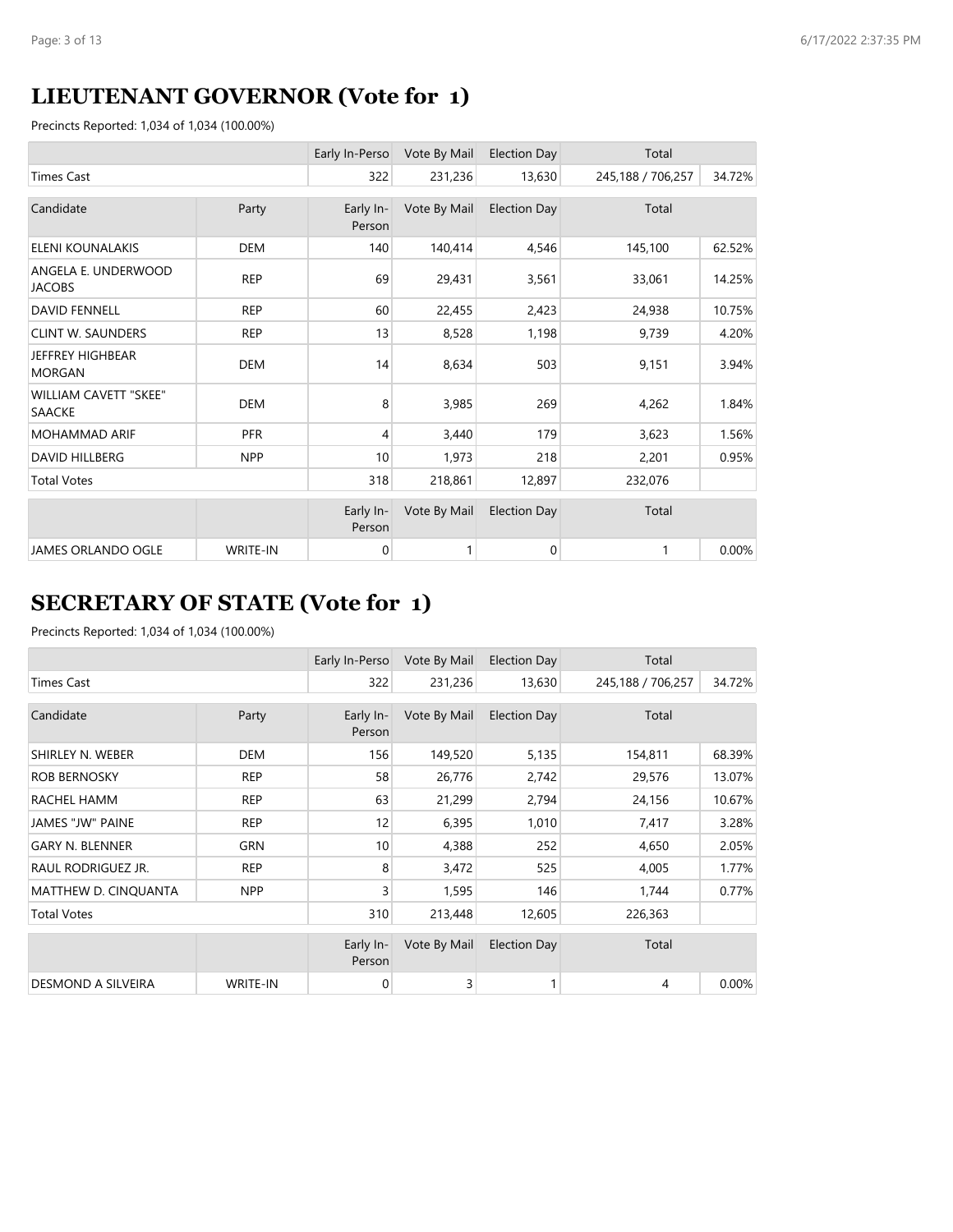### **CONTROLLER (Vote for 1)**

Precincts Reported: 1,034 of 1,034 (100.00%)

|                       |            | Early In-Perso      | Vote By Mail | <b>Election Day</b> | Total             |        |
|-----------------------|------------|---------------------|--------------|---------------------|-------------------|--------|
| Times Cast            |            | 322                 | 231,236      | 13,630              | 245,188 / 706,257 | 34.72% |
| Candidate             | Party      | Early In-<br>Person | Vote By Mail | <b>Election Day</b> | Total             |        |
| <b>LANHEE CHEN</b>    | <b>REP</b> | 138                 | 54,865       | 6,796               | 61,799            | 26.54% |
| <b>MALIA M. COHEN</b> | <b>DEM</b> | 64                  | 58,909       | 2,107               | 61,080            | 26.23% |
| <b>STEVE GLAZER</b>   | <b>DEM</b> | 65                  | 56,322       | 2,148               | 58,535            | 25.14% |
| <b>YVONNE YIU</b>     | <b>DEM</b> | 31                  | 29,808       | 1,191               | 31,030            | 13.33% |
| <b>RON GALPERIN</b>   | <b>DEM</b> | 12                  | 14,321       | 411                 | 14,744            | 6.33%  |
| <b>LAURA WELLS</b>    | <b>GRN</b> | 5                   | 5,317        | 335                 | 5,657             | 2.43%  |
| <b>Total Votes</b>    |            | 315                 | 219,542      | 12,988              | 232,845           |        |

#### **TREASURER (Vote for 1)**

Precincts Reported: 1,034 of 1,034 (100.00%)

|                      |            | Early In-Perso      | Vote By Mail | Election Day | Total             |        |
|----------------------|------------|---------------------|--------------|--------------|-------------------|--------|
| Times Cast           |            | 322                 | 231,236      | 13,630       | 245,188 / 706,257 | 34.72% |
| Candidate            | Party      | Early In-<br>Person | Vote By Mail | Election Day | Total             |        |
| <b>FIONA MA</b>      | <b>DEM</b> | 156                 | 148,590      | 5,188        | 153,934           | 67.72% |
| JACK M. GUERRERO     | <b>REP</b> | 100                 | 38,773       | 4,575        | 43,448            | 19.11% |
| ANDREW DO            | <b>REP</b> | 47                  | 22,173       | 2,528        | 24,748            | 10.89% |
| <b>MEGHANN ADAMS</b> | <b>PFR</b> | 10                  | 4,871        | 288          | 5,169             | 2.27%  |
| <b>Total Votes</b>   |            | 313                 | 214,407      | 12,579       | 227,299           |        |

# **ATTORNEY GENERAL (Vote for 1)**

|                            |            | Early In-Perso      | Vote By Mail | <b>Election Day</b> | Total             |        |
|----------------------------|------------|---------------------|--------------|---------------------|-------------------|--------|
| Times Cast                 |            | 322                 | 231,236      | 13,630              | 245,188 / 706,257 | 34.72% |
| Candidate                  | Party      | Early In-<br>Person | Vote By Mail | <b>Election Day</b> | Total             |        |
| ROB BONTA                  | <b>DEM</b> | 153                 | 142,754      | 4,974               | 147.881           | 63.72% |
| NATHAN HOCHMAN             | <b>REP</b> | 72                  | 31,631       | 3,339               | 35,042            | 15.10% |
| <b>ERIC EARLY</b>          | <b>REP</b> | 71                  | 25,630       | 3,483               | 29,184            | 12.57% |
| <b>ANNE MARIE SCHUBERT</b> | <b>NPP</b> | 16                  | 14,858       | 799                 | 15,673            | 6.75%  |
| DAN KAPELOVITZ             | <b>GRN</b> | 2                   | 4,092        | 219                 | 4,313             | 1.86%  |
| <b>Total Votes</b>         |            | 314                 | 218,965      | 12,814              | 232,093           |        |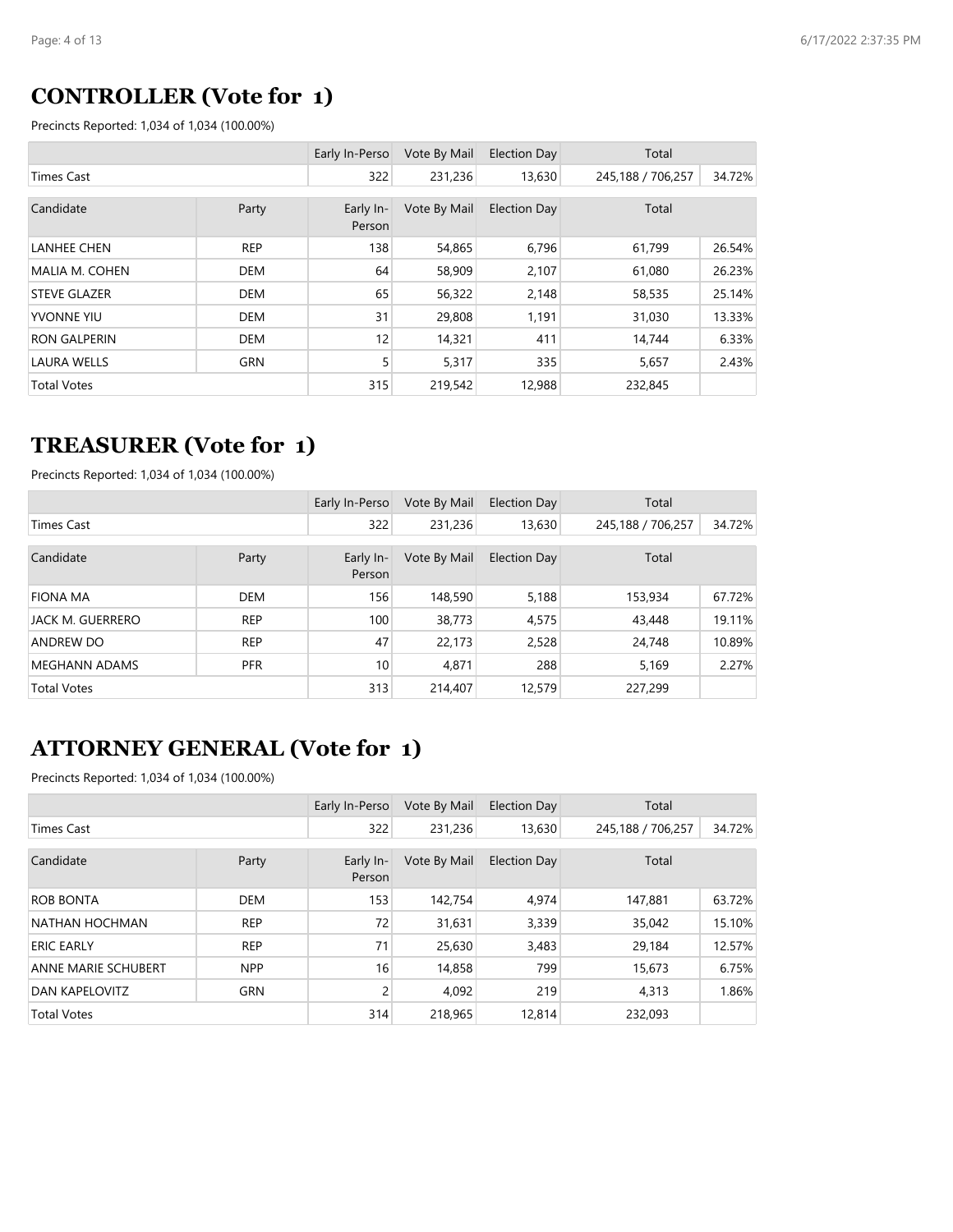## **INSURANCE COMMISSIONER (Vote for 1)**

Precincts Reported: 1,034 of 1,034 (100.00%)

|                            |            | Early In-Perso      | Vote By Mail | Election Day | Total             |        |
|----------------------------|------------|---------------------|--------------|--------------|-------------------|--------|
| <b>Times Cast</b>          |            | 322                 | 231,236      | 13,630       | 245,188 / 706,257 | 34.72% |
| Candidate                  | Party      | Early In-<br>Person | Vote By Mail | Election Day | Total             |        |
| <b>RICARDO LARA</b>        | <b>DEM</b> | 63                  | 80,880       | 2,509        | 83,452            | 36.71% |
| <b>MARC LEVINE</b>         | <b>DEM</b> | 77                  | 58,344       | 2,150        | 60,571            | 26.65% |
| ROBERT HOWELL              | <b>REP</b> | 89                  | 29,415       | 3,907        | 33,411            | 14.70% |
| <b>GREG CONLON</b>         | <b>REP</b> | 49                  | 24,180       | 2,819        | 27,048            | 11.90% |
| <b>VINSON EUGENE ALLEN</b> | <b>DEM</b> | 15                  | 8,215        | 405          | 8,635             | 3.80%  |
| JASPER "JAY" JACKSON       | DEM        | 5                   | 3,930        | 315          | 4,250             | 1.87%  |
| <b>VERONIKA FIMBRES</b>    | <b>GRN</b> | 4                   | 3,824        | 203          | 4,031             | 1.77%  |
| <b>NATHALIE HRIZI</b>      | <b>PFR</b> | 3                   | 3,186        | 155          | 3,344             | 1.47%  |
| ROBERT J. MOLNAR           | <b>NPP</b> | 5                   | 2,361        | 190          | 2,556             | 1.12%  |
| <b>Total Votes</b>         |            | 310                 | 214,335      | 12,653       | 227,298           |        |

# **STATE BOARD OF EQUALIZATION, DISTRICT 2 (Vote for 1)**

|                            |            | Early In-Perso      | Vote By Mail | Election Day | Total             |        |
|----------------------------|------------|---------------------|--------------|--------------|-------------------|--------|
| Times Cast                 |            | 322                 | 231,236      | 13,630       | 245,188 / 706,257 | 34.72% |
| Candidate                  | Party      | Early In-<br>Person | Vote By Mail | Election Day | Total             |        |
| SALLY J. LIEBER            | <b>DEM</b> | 120                 | 104,509      | 3,604        | 108,233           | 48.86% |
| PETER COE VERBICA          | <b>REP</b> | 144                 | 59,928       | 7,096        | 67,168            | 30.32% |
| <b>MICHELA ALIOTO-PIER</b> | <b>DEM</b> | 43                  | 44,315       | 1,752        | 46,110            | 20.82% |
| <b>Total Votes</b>         |            | 307                 | 208,752      | 12,452       | 221,511           |        |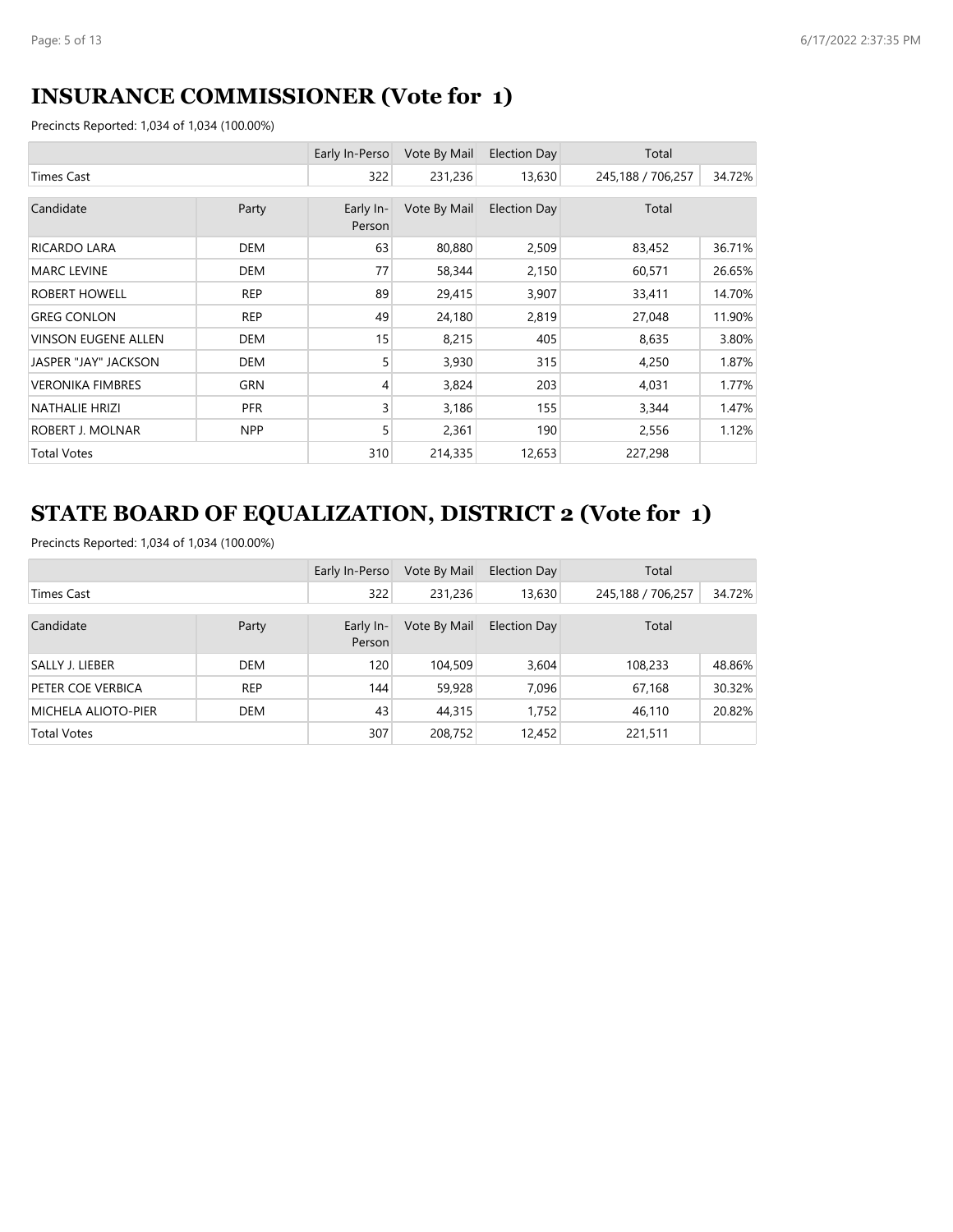# **UNITED STATES SENATOR (Vote for 1)**

|                               |                 | Early In-Perso      | Vote By Mail     | <b>Election Day</b> | Total             |        |
|-------------------------------|-----------------|---------------------|------------------|---------------------|-------------------|--------|
| <b>Times Cast</b>             |                 | 322                 | 230,729          | 13,608              | 244,659 / 706,257 | 34.64% |
| Candidate                     | Party           | Early In-<br>Person | Vote By Mail     | <b>Election Day</b> | Total             |        |
| <b>ALEX PADILLA</b>           | <b>DEM</b>      | 137                 | 139,218          | 4,420               | 143,775           | 62.05% |
| MARK P. MEUSER                | <b>REP</b>      | 69                  | 31,574           | 3,759               | 35,402            | 15.28% |
| <b>CORDIE WILLIAMS</b>        | <b>REP</b>      | 40                  | 8,167            | 1,079               | 9,286             | 4.01%  |
| JAMES P. BRADLEY              | <b>REP</b>      | 11                  | 6,562            | 916                 | 7,489             | 3.23%  |
| <b>JON ELIST</b>              | <b>REP</b>      | 10                  | 5,050            | 505                 | 5,565             | 2.40%  |
| <b>CHUCK SMITH</b>            | <b>REP</b>      | 9                   | 4,782            | 497                 | 5,288             | 2.28%  |
| AKINYEMI AGBEDE               | <b>DEM</b>      | 12                  | 4,466            | 341                 | 4,819             | 2.08%  |
| DOUGLAS HOWARD PIERCE         | <b>DEM</b>      | $\overline{c}$      | 3,602            | 137                 | 3,741             | 1.61%  |
| DAN O'DOWD                    | <b>DEM</b>      | 4                   | 3,268            | 233                 | 3,505             | 1.51%  |
| JOHN THOMPSON PARKER          | <b>PFR</b>      | $\boldsymbol{0}$    | 1,808            | 71                  | 1,879             | 0.81%  |
| TIMOTHY J URSICH              | <b>DEM</b>      | $\boldsymbol{0}$    | 1,446            | 60                  | 1,506             | 0.65%  |
| SARAH SUN LIEW                | <b>REP</b>      | 3                   | 1,328            | 92                  | 1,423             | 0.61%  |
| PAMELA ELIZONDO               | <b>GRN</b>      | $\overline{c}$      | 1,103            | 72                  | 1,177             | 0.51%  |
| <b>JAMES "HENK" CONN</b>      | <b>GRN</b>      | $\overline{c}$      | 1,028            | 47                  | 1,077             | 0.46%  |
| DAPHNE BRADFORD               | <b>NPP</b>      | 3                   | 887              | 48                  | 938               | 0.40%  |
| MYRON L. HALL                 | <b>REP</b>      | $\overline{c}$      | 794              | 109                 | 905               | 0.39%  |
| ELEANOR GARCIA                | <b>NPP</b>      | $\boldsymbol{0}$    | 854              | 46                  | 900               | 0.39%  |
| ROBERT GEORGE LUCERO, JR      | <b>REP</b>      | 4                   | 674              | 92                  | 770               | 0.33%  |
| <b>CARLOS GUILLERMO TAPIA</b> | <b>REP</b>      | $\mathbf 0$         | 678              | 88                  | 766               | 0.33%  |
| OBAIDUL HUQ PIRJADA           | <b>DEM</b>      | $\mathbf 0$         | 596              | 45                  | 641               | 0.28%  |
| <b>ENRIQUE PETRIS</b>         | <b>REP</b>      | $\mathbf{1}$        | 314              | 37                  | 352               | 0.15%  |
| DEON D. JENKINS               | <b>NPP</b>      | $\overline{c}$      | 229              | 23                  | 254               | 0.11%  |
| DON J. GRUNDMANN              | <b>NPP</b>      | 1                   | 208              | 30                  | 239               | 0.10%  |
| <b>Total Votes</b>            |                 | 314                 | 218,640          | 12,747              | 231,701           |        |
|                               |                 | Early In-<br>Person | Vote By Mail     | <b>Election Day</b> | Total             |        |
| MARK A. RUZON                 | WRITE-IN        | $\boldsymbol{0}$    | 3                | $\boldsymbol{0}$    | 3                 | 0.00%  |
| LIJUN (LILY) ZHOU             | WRITE-IN        | $\mathbf 0$         | $\mathbf{1}$     | $\Omega$            | $\mathbf{1}$      | 0.00%  |
| <b>IRENE RATLIFF</b>          | WRITE-IN        | 0                   | $\mathbf 0$      | $\mathbf 0$         | $\mathbf 0$       | 0.00%  |
| MARC ALEXANDER ROTH           | <b>WRITE-IN</b> | $\boldsymbol{0}$    | $\boldsymbol{0}$ | $\mathbf 0$         | $\mathbf 0$       | 0.00%  |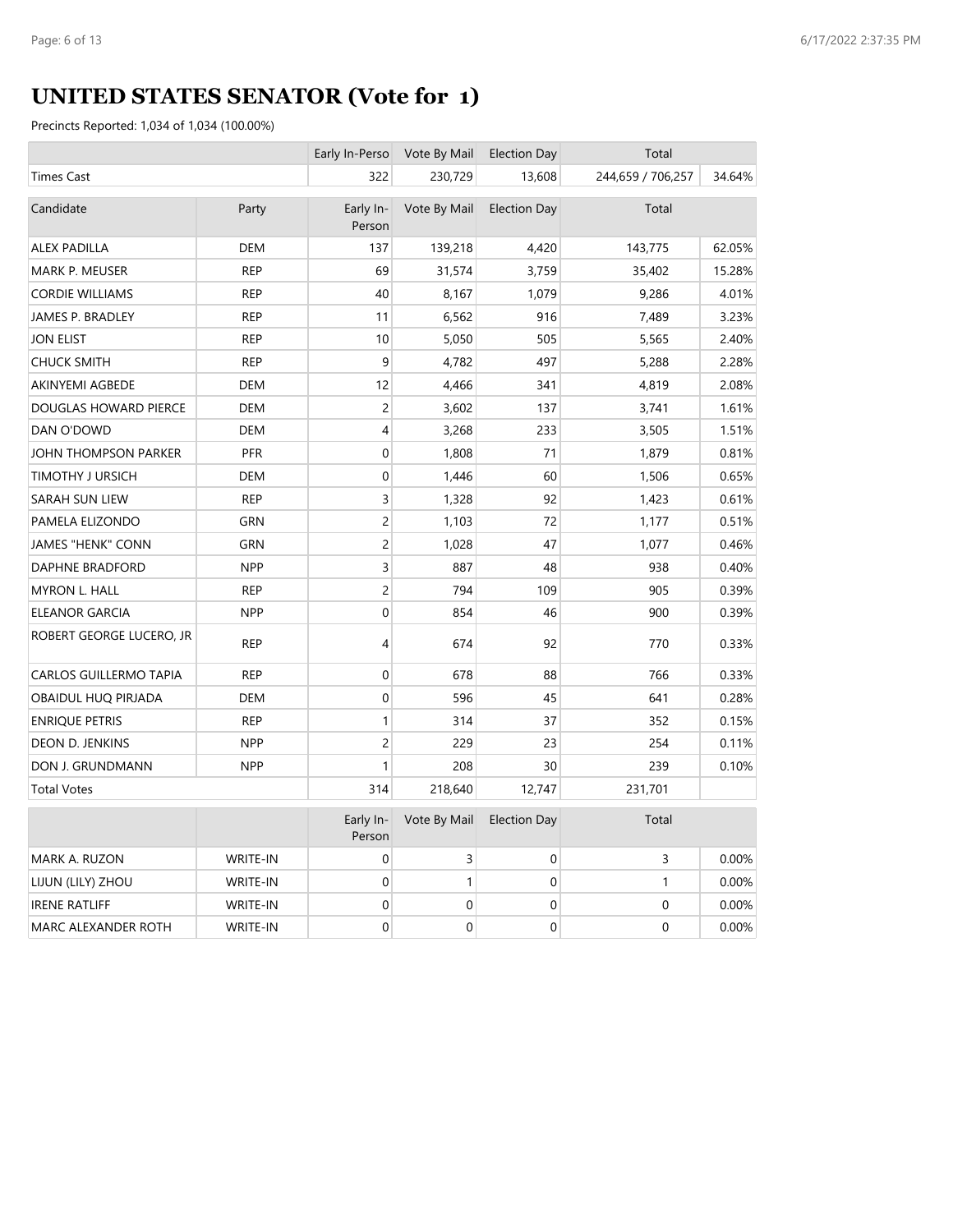## **UNITED STATES SENATOR - SHORT TERM (Vote for 1)**

Precincts Reported: 1,034 of 1,034 (100.00%)

|                        |                 | Early In-Perso      | Vote By Mail | Election Day        | Total             |        |
|------------------------|-----------------|---------------------|--------------|---------------------|-------------------|--------|
| <b>Times Cast</b>      |                 | 322                 | 230,729      | 13,608              | 244,659 / 706,257 | 34.64% |
| Candidate              | Party           | Early In-<br>Person | Vote By Mail | <b>Election Day</b> | Total             |        |
| <b>ALEX PADILLA</b>    | <b>DEM</b>      | 142                 | 137,939      | 4,592               | 142,673           | 62.65% |
| <b>MARK P. MEUSER</b>  | <b>REP</b>      | 119                 | 41,234       | 4,966               | 46,319            | 20.34% |
| JAMES P. BRADLEY       | <b>REP</b>      | 14                  | 8,417        | 1,057               | 9,488             | 4.17%  |
| TIMOTHY URSICH JR.     | <b>DEM</b>      | 12                  | 7,862        | 325                 | 8,199             | 3.60%  |
| DAN O'DOWD             | <b>DEM</b>      | 10                  | 6,923        | 469                 | 7,402             | 3.25%  |
| <b>JON ELIST</b>       | <b>REP</b>      | 9                   | 6,320        | 649                 | 6,978             | 3.06%  |
| <b>DAPHNE BRADFORD</b> | <b>NPP</b>      | 3                   | 3,355        | 179                 | 3,537             | 1.55%  |
| <b>MYRON L. HALL</b>   | <b>REP</b>      | 6                   | 2,720        | 369                 | 3,095             | 1.36%  |
| <b>Total Votes</b>     |                 | 315                 | 214,814      | 12,609              | 227,738           |        |
|                        |                 | Early In-<br>Person | Vote By Mail | <b>Election Day</b> | Total             |        |
| JOHN THOMPSON PARKER   | <b>WRITE-IN</b> | 0                   | 44           | 3                   | 47                | 0.02%  |
| <b>IRENE RATLIFF</b>   | <b>WRITE-IN</b> | 0                   | 0            | $\mathbf 0$         | 0                 | 0.00%  |

# **UNITED STATES REPRESENTATIVE, DISTRICT 8 (Vote for 1)**

|                          |                 | Early In-Perso      | Vote By Mail | <b>Election Day</b> | Total            |        |
|--------------------------|-----------------|---------------------|--------------|---------------------|------------------|--------|
| <b>Times Cast</b>        |                 | 77                  | 65,405       | 3,749               | 69,231 / 235,325 | 29.42% |
| Candidate                | Party           | Early In-<br>Person | Vote By Mail | <b>Election Day</b> | Total            |        |
| JOHN GARAMENDI           | <b>DEM</b>      | 47                  | 40,504       | 1,652               | 42,203           | 64.89% |
| <b>RUDY RECILE</b>       | <b>REP</b>      | 17                  | 9,513        | 1,220               | 10,750           | 16.53% |
| <b>CHERYL SUDDUTH</b>    | <b>DEM</b>      | 6                   | 7,123        | 328                 | 7,457            | 11.47% |
| <b>CHRISTOPHER RILEY</b> | <b>DEM</b>      | 1                   | 2,196        | 147                 | 2,344            | 3.60%  |
| <b>EDWIN RUTSCH</b>      | <b>DEM</b>      | 3                   | 1,959        | 135                 | 2,097            | 3.22%  |
| <b>Total Votes</b>       |                 | 74                  | 61,462       | 3,500               | 65,036           |        |
|                          |                 | Early In-<br>Person | Vote By Mail | <b>Election Day</b> | Total            |        |
| <b>DEMNLUS JOHNSON</b>   | <b>WRITE-IN</b> | 0                   | 167          | 18                  | 185              | 0.28%  |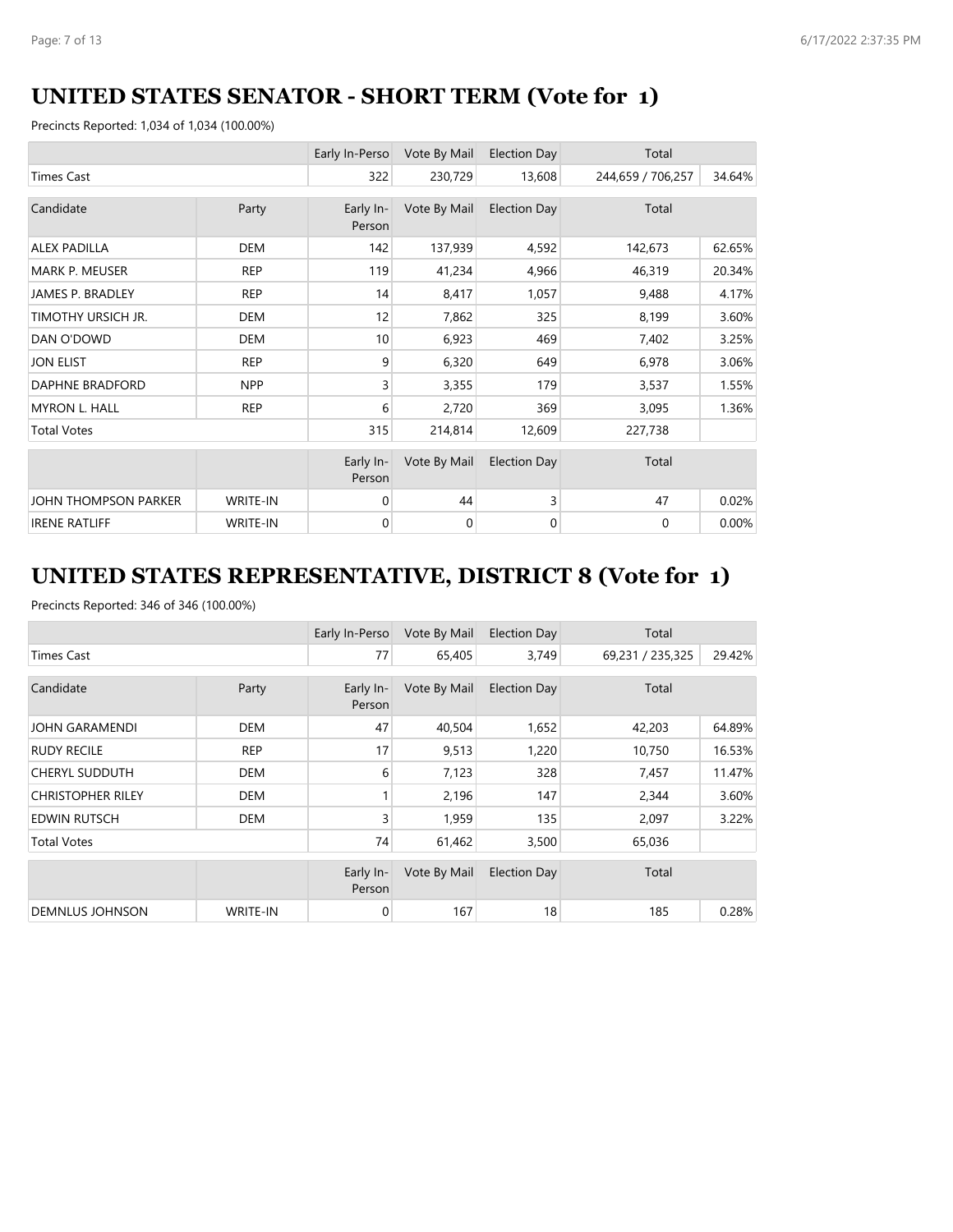## **UNITED STATES REPRESENTATIVE, DISTRICT 9 (Vote for 1)**

Precincts Reported: 24 of 24 (100.00%)

|                          |            | Early In-Perso      | Vote By Mail | Election Day | Total          |        |
|--------------------------|------------|---------------------|--------------|--------------|----------------|--------|
| <b>Times Cast</b>        |            | 5                   | 3,606        | 318          | 3,929 / 11,700 | 33.58% |
| Candidate                | Party      | Early In-<br>Person | Vote By Mail | Election Day | Total          |        |
| <b>TOM PATTI</b>         | <b>REP</b> | 2                   | 1,388        | 180          | 1,570          | 42.67% |
| <b>JOSH HARDER</b>       | <b>DEM</b> | 3                   | 990          | 19           | 1,012          | 27.51% |
| <b>JIM SHOEMAKER</b>     | <b>REP</b> | 0                   | 411          | 64           | 475            | 12.91% |
| HARPREET SINGH CHIMA     | <b>DEM</b> | 0                   | 199          | 6            | 205            | 5.57%  |
| <b>JONATHAN MADISON</b>  | <b>REP</b> | 0                   | 132          | 31           | 163            | 4.43%  |
| KHALID JEFFREY JAFRI     | <b>DEM</b> | 0                   | 122          | $\Omega$     | 122            | 3.32%  |
| <b>KARENA APPLE FENG</b> | <b>DEM</b> | 0                   | 91           | 2            | 93             | 2.53%  |
| <b>MARK T. ANDREWS</b>   | <b>NPP</b> | 0                   | 34           | 5            | 39             | 1.06%  |
| <b>Total Votes</b>       |            | 5                   | 3,367        | 307          | 3,679          |        |

# **UNITED STATES REPRESENTATIVE, DISTRICT 10 (Vote for 1)**

Precincts Reported: 664 of 664 (100.00%)

|                        |                 | Early In-Perso      | Vote By Mail | <b>Election Day</b> | Total             |        |
|------------------------|-----------------|---------------------|--------------|---------------------|-------------------|--------|
| <b>Times Cast</b>      |                 | 240                 | 161,718      | 9,541               | 171,499 / 459,232 | 37.34% |
| Candidate              | Party           | Early In-<br>Person | Vote By Mail | Election Day        | Total             |        |
| <b>MARK DESAULNIER</b> | <b>DEM</b>      | 123                 | 115,006      | 4,238               | 119,367           | 84.02% |
| MICHAEL ERNEST KERR    | <b>GRN</b>      | 50                  | 19,020       | 2,018               | 21.088            | 14.84% |
| <b>Total Votes</b>     |                 | 191                 | 135,277      | 6,607               | 142,075           |        |
|                        |                 | Early In-<br>Person | Vote By Mail | <b>Election Day</b> | Total             |        |
| KATHERINE PICCININI    | <b>WRITE-IN</b> | 18                  | 1,251        | 351                 | 1,620             | 1.14%  |

### **MEMBER OF THE STATE ASSEMBLY, DISTRICT 11 (Vote for 1)**

Precincts Reported: 79 of 79 (100.00%)

|                               |                 | Early In-Perso      | Vote By Mail | <b>Election Day</b> | Total           |        |
|-------------------------------|-----------------|---------------------|--------------|---------------------|-----------------|--------|
| Times Cast                    |                 | 22                  | 10,303       | 893                 | 11,218 / 40,808 | 27.49% |
| Candidate                     | Party           | Early In-<br>Person | Vote By Mail | <b>Election Day</b> | Total           |        |
| LORI D WILSON                 | <b>DEM</b>      | 3                   | 4,921        | 172                 | 5,096           | 54.47% |
| <b>JENNY LEILANI CALLISON</b> | <b>NPP</b>      | 17                  | 3,733        | 508                 | 4,258           | 45.51% |
| <b>Total Votes</b>            |                 | 20                  | 8,656        | 680                 | 9,356           |        |
|                               |                 | Early In-<br>Person | Vote By Mail | <b>Election Day</b> | Total           |        |
| <b>JAMES BERG</b>             | <b>WRITE-IN</b> | 0                   | 2            | $\mathbf{0}$        | 2               | 0.02%  |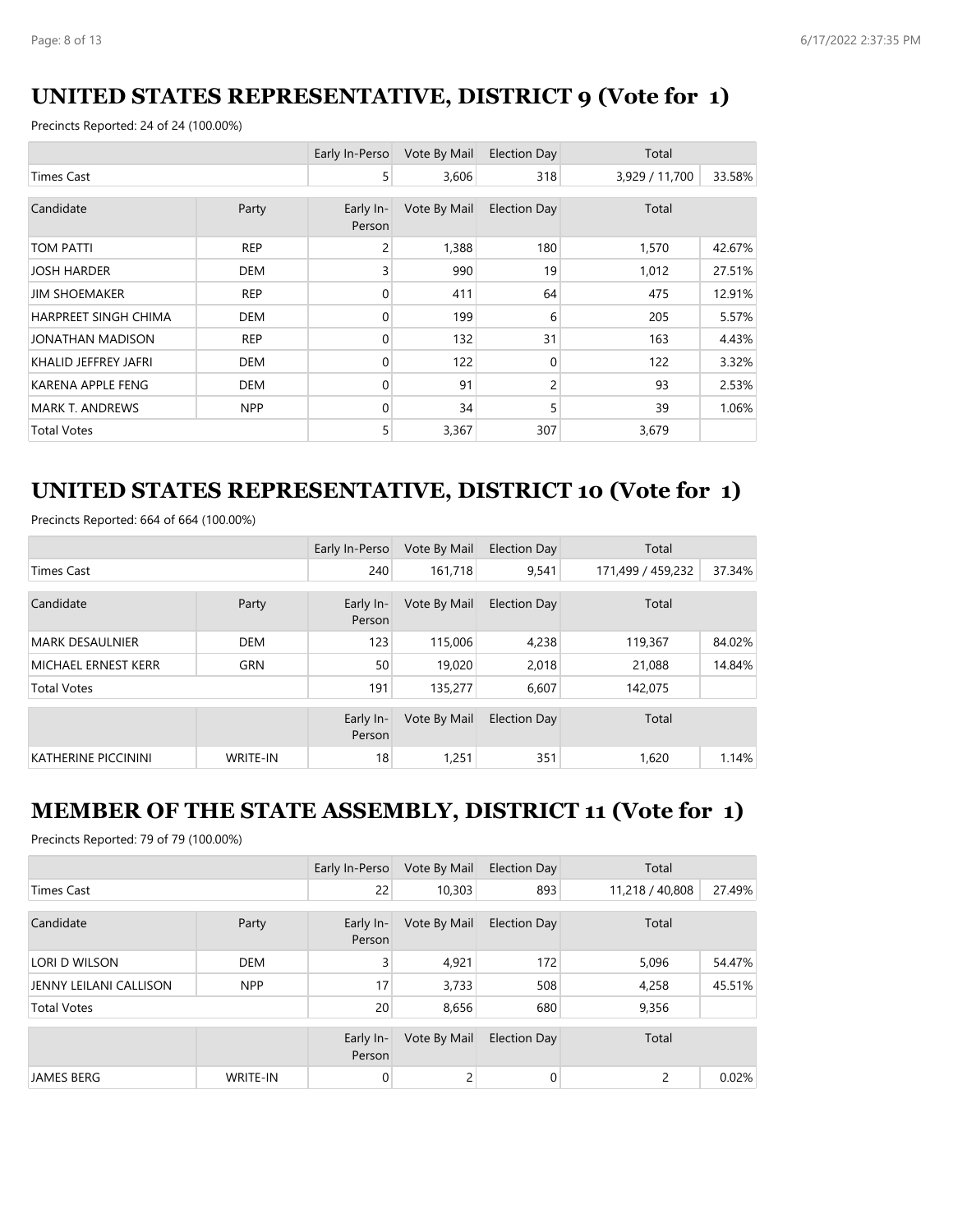## **MEMBER OF THE STATE ASSEMBLY, DISTRICT 14 (Vote for 1)**

Precincts Reported: 212 of 212 (100.00%)

|                       |                 | Early In-Perso      | Vote By Mail | Election Day        | Total            |        |
|-----------------------|-----------------|---------------------|--------------|---------------------|------------------|--------|
| <b>Times Cast</b>     |                 | 46                  | 45,994       | 2,320               | 48,360 / 148,742 | 32.51% |
| Candidate             | Party           | Early In-<br>Person | Vote By Mail | <b>Election Day</b> | Total            |        |
| <b>BUFFY WICKS</b>    | <b>DEM</b>      | 38                  | 36,687       | 1,579               | 38,304           | 99.92% |
| <b>Total Votes</b>    |                 | 38                  | 36,710       | 1,587               | 38,335           |        |
|                       |                 | Early In-<br>Person | Vote By Mail | <b>Election Day</b> | Total            |        |
| <b>RICHARD KINNEY</b> | <b>WRITE-IN</b> | 0                   | 23           | 8                   | 31               | 0.08%  |

#### **MEMBER OF THE STATE ASSEMBLY, DISTRICT 15 (Vote for 1)**

Precincts Reported: 471 of 471 (100.00%)

|                          |            | Early In-Perso      | Vote By Mail | Election Day | Total            |        |
|--------------------------|------------|---------------------|--------------|--------------|------------------|--------|
| Times Cast               |            | 142                 | 89,594       | 6,239        | 95,975 / 299,261 | 32.07% |
| Candidate                | Party      | Early In-<br>Person | Vote By Mail | Election Day | Total            |        |
| <b>TIM GRAYSON</b>       | <b>DEM</b> | 69                  | 58,630       | 2,347        | 61,046           | 68.42% |
| JANELL ELIZABETH PROCTOR | <b>REP</b> | 68                  | 24,673       | 3,433        | 28,174           | 31.58% |
| <b>Total Votes</b>       |            | 137                 | 83,303       | 5,780        | 89,220           |        |

# **MEMBER OF THE STATE ASSEMBLY, DISTRICT 16 (Vote for 1)**

Precincts Reported: 272 of 272 (100.00%)

|                     |            | Early In-Perso      | Vote By Mail | <b>Election Day</b> | Total            |        |
|---------------------|------------|---------------------|--------------|---------------------|------------------|--------|
| Times Cast          |            | 112                 | 84,838       | 4,156               | 89,106 / 217,446 | 40.98% |
| Candidate           | Party      | Early In-<br>Person | Vote By Mail | <b>Election Day</b> | Total            |        |
| REBECCA BAUER-KAHAN | <b>DEM</b> | 51                  | 54,525       | 1.490               | 56,066           | 67.16% |
| JOSEPH A. RUBAY     | <b>REP</b> | 60                  | 24,947       | 2,407               | 27,414           | 32.84% |
| <b>Total Votes</b>  |            | 111                 | 79,472       | 3,897               | 83,480           |        |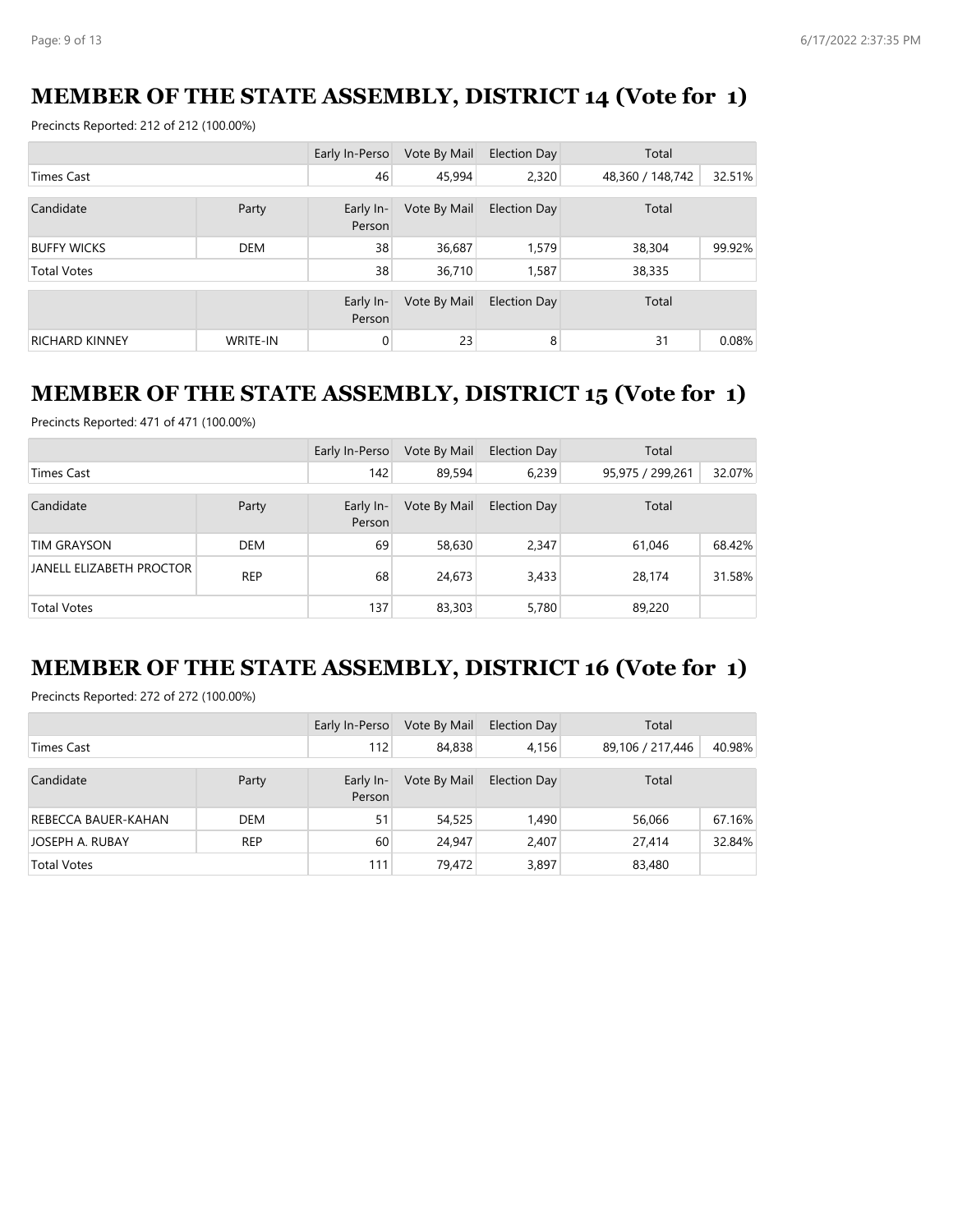## **STATE SUPERINTENDENT OF PUBLIC INSTRUCTION (Vote for 1)**

Precincts Reported: 1,034 of 1,034 (100.00%)

|                              |       | Early In-Perso      | Vote By Mail | <b>Election Day</b> | Total             |        |
|------------------------------|-------|---------------------|--------------|---------------------|-------------------|--------|
| <b>Times Cast</b>            |       | 322                 | 230,729      | 13,608              | 244,659 / 706,257 | 34.64% |
| Candidate                    | Party | Early In-<br>Person | Vote By Mail | <b>Election Day</b> | Total             |        |
| TONY K. THURMOND             |       | 120                 | 115,501      | 3,977               | 119,598           | 56.01% |
| <b>GEORGE YANG</b>           |       | 53                  | 19,586       | 2,375               | 22,014            | 10.31% |
| AINYE E. LONG                |       | 22                  | 20,375       | 1,187               | 21,584            | 10.11% |
| <b>LANCE RAY CHRISTENSEN</b> |       | 49                  | 18,495       | 1,917               | 20,461            | 9.58%  |
| <b>MARCO AMARAL</b>          |       | 14                  | 12,163       | 577                 | 12,754            | 5.97%  |
| <b>JIM GIBSON</b>            |       | 24                  | 8,518        | 1,076               | 9,618             | 4.50%  |
| <b>JOSEPH GUY CAMPBELL</b>   |       | 12                  | 6,839        | 658                 | 7,509             | 3.52%  |
| <b>Total Votes</b>           |       | 294                 | 201,477      | 11,767              | 213,538           |        |

## **COUNTY SUPERINTENDENT OF SCHOOLS (Vote for 1)**

Precincts Reported: 1,034 of 1,034 (100.00%)

|                    |       | Early In-Perso      | Vote By Mail | <b>Election Day</b> | Total             |         |
|--------------------|-------|---------------------|--------------|---------------------|-------------------|---------|
| Times Cast         |       | 322                 | 230.729      | 13,608              | 244,659 / 706,257 | 34.64%  |
| Candidate          | Party | Early In-<br>Person | Vote By Mail | <b>Election Day</b> | Total             |         |
| LYNN V. MACKEY     |       | 190                 | 147,683      | 6,829               | 154,702           | 100.00% |
| <b>Total Votes</b> |       | 190                 | 147,683      | 6,829               | 154,702           |         |

# **ALAMEDA COUNTY BOARD OF EDUCATION, AREA 7 (Vote for 1)**

Precincts Reported: 7 of 7 (100.00%)

|                           |       | Early In-Perso      | Vote By Mail | <b>Election Day</b> | Total    |        |
|---------------------------|-------|---------------------|--------------|---------------------|----------|--------|
| Times Cast                |       | 0                   | 89           |                     | 90 / 186 | 48.39% |
| Candidate                 | Party | Early In-<br>Person | Vote By Mail | <b>Election Day</b> | Total    |        |
| <b>CHERYL COOK-KALLIO</b> |       | $\Omega$            | 23           | $\Omega$            | 23       | 42.59% |
| DIEMHA 'KATE' DAO         |       | $\Omega$            | 19           | 0                   | 19       | 35.19% |
| <b>ERIC DILLIE</b>        |       | $\Omega$            | 12           | 0                   | 12       | 22.22% |
| <b>Total Votes</b>        |       | 0                   | 54           |                     | 54       |        |

### **SUPERVISOR, DISTRICT 1 (Vote for 1)**

|                          |       | Early In-Perso      | Vote By Mail | Election Day | Total            |        |
|--------------------------|-------|---------------------|--------------|--------------|------------------|--------|
| Times Cast               |       | 43                  | 39,567       | 1,971        | 41,581 / 126,205 | 32.95% |
| Candidate                | Party | Early In-<br>Person | Vote By Mail | Election Day | Total            |        |
| JOHN "JOYA" GIOIA        |       | 34                  | 29,833       | 1,192        | 31,059           | 85.35% |
| <b>HULAN BARNETT JR.</b> |       | 6                   | 4,930        | 394          | 5,330            | 14.65% |
| <b>Total Votes</b>       |       | 40                  | 34,763       | 1,586        | 36,389           |        |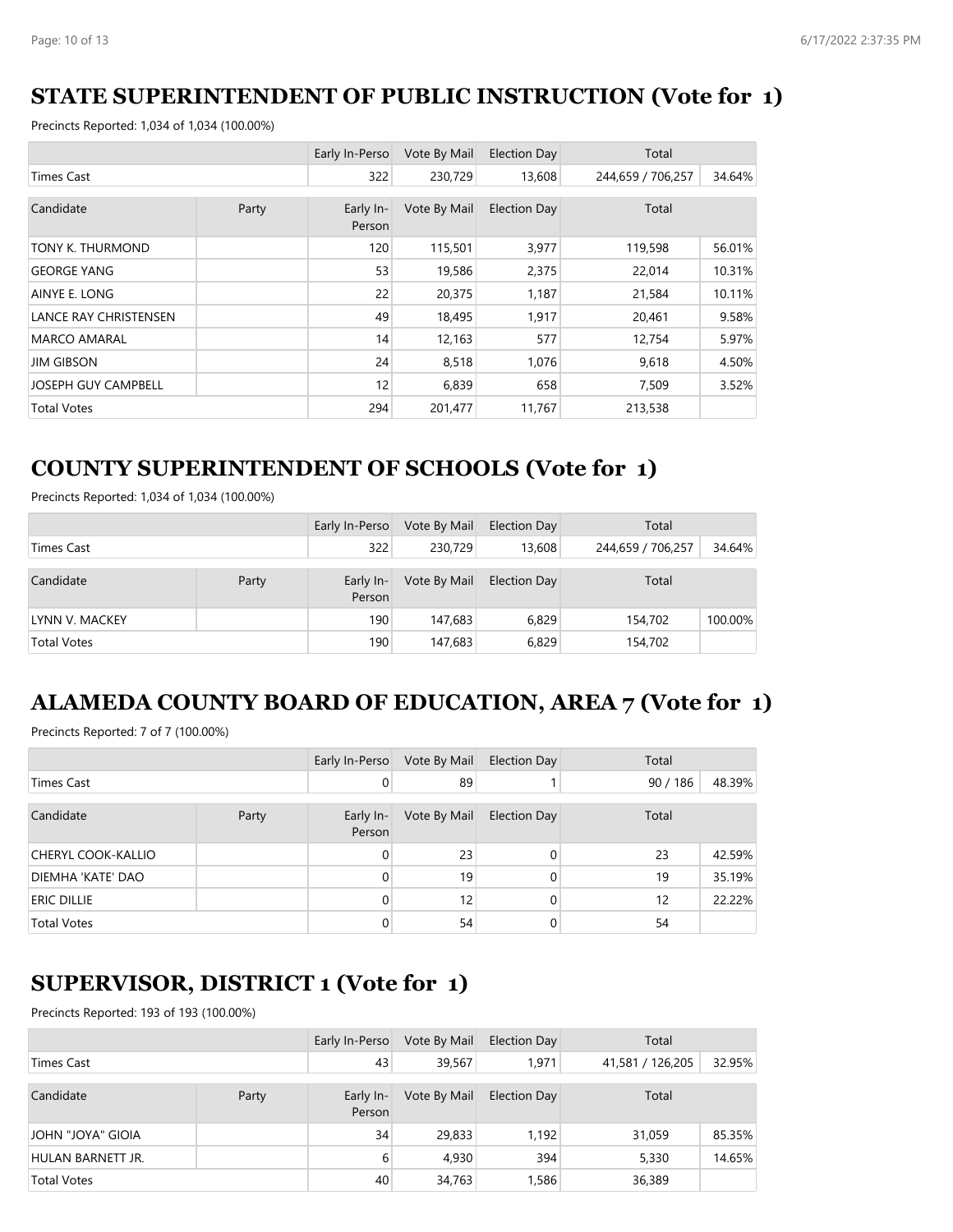## **SUPERVISOR, DISTRICT 4 (Vote for 1)**

Precincts Reported: 185 of 185 (100.00%)

|                        |       | Early In-Perso      | Vote By Mail | <b>Election Day</b> | Total            |        |
|------------------------|-------|---------------------|--------------|---------------------|------------------|--------|
| Times Cast             |       | 57                  | 56,065       | 3,733               | 59,855 / 153,755 | 38.93% |
| Candidate              | Party | Early In-<br>Person | Vote By Mail | <b>Election Day</b> | Total            |        |
| <b>KEN CARLSON</b>     |       | 12                  | 13,114       | 846                 | 13,972           | 26.74% |
| <b>DEBORA ALLEN</b>    |       | 17                  | 11,989       | 1,204               | 13,210           | 25.29% |
| <b>CARLYN OBRINGER</b> |       | 10                  | 11,931       | 604                 | 12,545           | 24.01% |
| ROXANNE CARRILLO GARZA |       | 7                   | 7,535        | 308                 | 7,850            | 15.03% |
| <b>ED BIRSAN</b>       |       | 5                   | 4,328        | 332                 | 4,665            | 8.93%  |
| <b>Total Votes</b>     |       | 51                  | 48,897       | 3,294               | 52,242           |        |

#### **ASSESSOR (Vote for 1)**

Precincts Reported: 1,034 of 1,034 (100.00%)

|                               |       | Early In-Perso      | Vote By Mail | <b>Election Day</b> | Total             |        |
|-------------------------------|-------|---------------------|--------------|---------------------|-------------------|--------|
| Times Cast                    |       | 322                 | 230.729      | 13,608              | 244,659 / 706,257 | 34.64% |
| Candidate                     | Party | Early In-<br>Person | Vote By Mail | Election Day        | Total             |        |
| <b>GUS KRAMER</b>             |       | 157                 | 111.636      | 6,343               | 118,136           | 56.31% |
| <b>FLOY ELIZABETH ANDREWS</b> |       | 140                 | 86,685       | 4,829               | 91,654            | 43.69% |
| <b>Total Votes</b>            |       |                     | 198,321      | 11,172              | 209,790           |        |

### **AUDITOR-CONTROLLER (Vote for 1)**

Precincts Reported: 1,034 of 1,034 (100.00%)

|                        |       | Early In-Perso      | Vote By Mail | <b>Election Day</b> | Total             |         |
|------------------------|-------|---------------------|--------------|---------------------|-------------------|---------|
| <b>Times Cast</b>      |       | 322                 | 230,729      | 13,608              | 244,659 / 706,257 | 34.64%  |
| Candidate              | Party | Early In-<br>Person | Vote By Mail | <b>Election Day</b> | Total             |         |
| <b>ROBERT CAMPBELL</b> |       | 223                 | 149,970      | 7.073               | 157,266           | 100.00% |
| <b>Total Votes</b>     |       | 223                 | 149,970      | 7,073               | 157,266           |         |

#### **CLERK-RECORDER (Vote for 1)**

|                               |       | Early In-Perso      | Vote By Mail | Election Day        | Total             |        |
|-------------------------------|-------|---------------------|--------------|---------------------|-------------------|--------|
| Times Cast                    |       | 322                 | 230,729      | 13,608              | 244,659 / 706,257 | 34.64% |
| Candidate                     | Party | Early In-<br>Person | Vote By Mail | <b>Election Day</b> | Total             |        |
| <b>KRISTIN BRAUN CONNELLY</b> |       | 87                  | 61,133       | 2,595               | 63,815            | 33.93% |
| VICKI GORDON                  |       | 68                  | 41,548       | 2,574               | 44,190            | 23.50% |
| DEVIN T. MURPHY               |       | 45                  | 39,873       | 1,697               | 41,615            | 22.13% |
| NICK SPINNER                  |       | 75                  | 35,101       | 3,260               | 38,436            | 20.44% |
| <b>Total Votes</b>            |       | 275                 | 177,655      | 10,126              | 188,056           |        |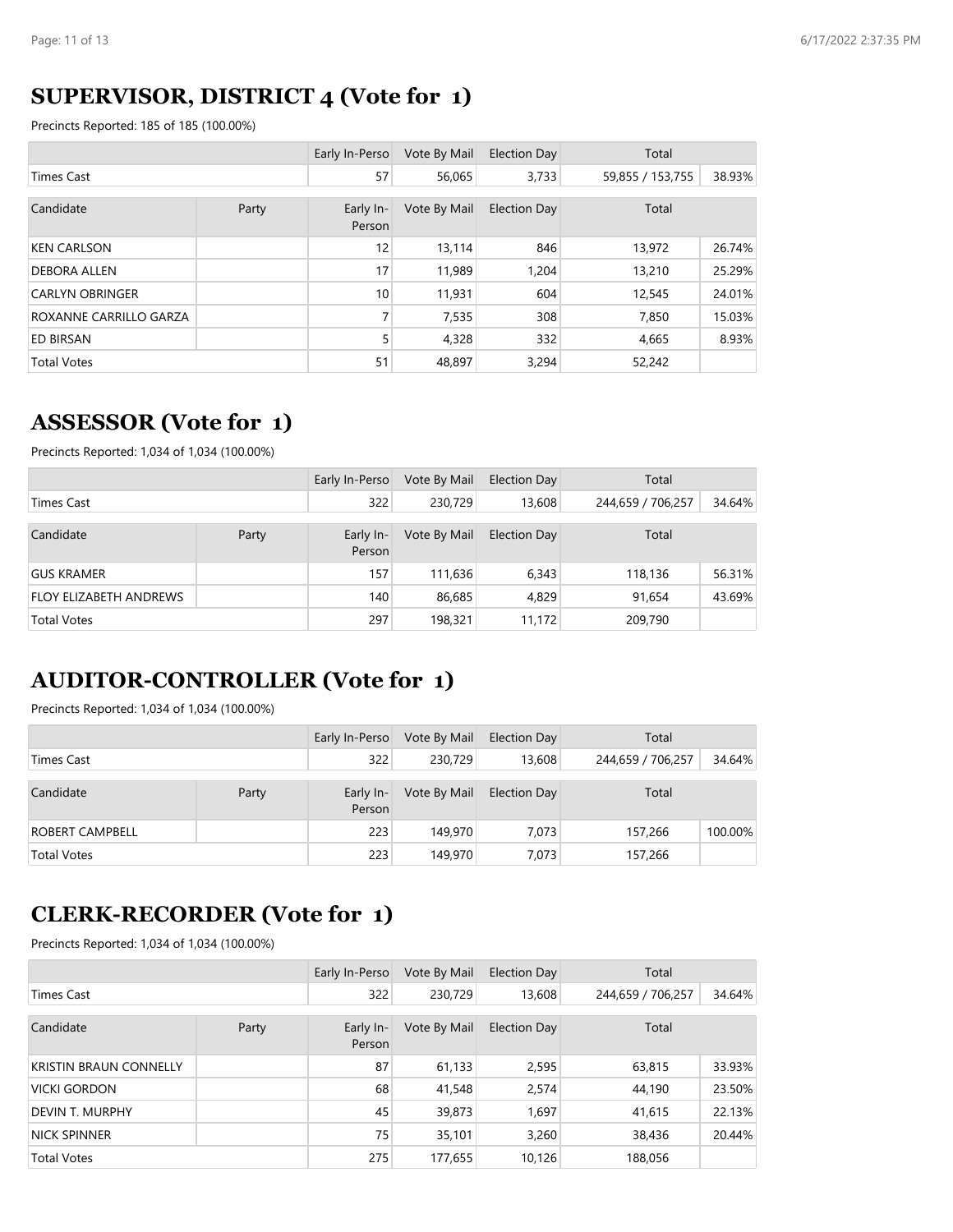## **DISTRICT ATTORNEY (Vote for 1)**

Precincts Reported: 1,034 of 1,034 (100.00%)

|                     |       | Early In-Perso      | Vote By Mail | <b>Election Day</b> | Total             |        |
|---------------------|-------|---------------------|--------------|---------------------|-------------------|--------|
| Times Cast          |       | 322                 | 230.729      | 13,608              | 244,659 / 706,257 | 34.64% |
| Candidate           | Party | Early In-<br>Person | Vote By Mail | <b>Election Day</b> | Total             |        |
| <b>DIANA BECTON</b> |       | 134                 | 118,509      | 4,619               | 123,262           | 56.40% |
| <b>MARY KNOX</b>    |       | 173                 | 87,536       | 7,564               | 95,273            | 43.60% |
| <b>Total Votes</b>  |       | 307                 | 206,045      | 12,183              | 218,535           |        |

### **SHERIFF-CORONER (Vote for 1)**

Precincts Reported: 1,034 of 1,034 (100.00%)

|                            |       | Early In-Perso      | Vote By Mail | <b>Election Day</b> | Total             |        |
|----------------------------|-------|---------------------|--------------|---------------------|-------------------|--------|
| <b>Times Cast</b>          |       | 322                 | 230,729      | 13,608              | 244,659 / 706,257 | 34.64% |
| Candidate                  | Party | Early In-<br>Person | Vote By Mail | Election Day        | Total             |        |
| DAVID LIVINGSTON           |       | 183                 | 117,869      | 7.541               | 125,593           | 58.79% |
| <b>BENJAMIN THERRIAULT</b> |       | 116                 | 83,617       | 4,292               | 88,025            | 41.21% |
| <b>Total Votes</b>         |       | 299                 | 201,486      | 11,833              | 213,618           |        |

# **TREASURER-TAX COLLECTOR (Vote for 1)**

Precincts Reported: 1,034 of 1,034 (100.00%)

|                         |       | Early In-Perso      | Vote By Mail | <b>Election Day</b> | Total             |         |
|-------------------------|-------|---------------------|--------------|---------------------|-------------------|---------|
| <b>Times Cast</b>       |       | 322                 | 230,729      | 13,608              | 244,659 / 706,257 | 34.64%  |
| Candidate               | Party | Early In-<br>Person | Vote By Mail | <b>Election Day</b> | Total             |         |
| <b>RUSSELL V. WATTS</b> |       | 237                 | 162,874      | 8.192               | 171,303           | 100.00% |
| <b>Total Votes</b>      |       | 237                 | 162,874      | 8,192               | 171,303           |         |

## **MEASURE G - CONTRA COSTA COUNTY - 2/3 (Vote for 1)**

|                    |       | Early In-Perso      | Vote By Mail | <b>Election Day</b> | Total             |        |
|--------------------|-------|---------------------|--------------|---------------------|-------------------|--------|
| <b>Times Cast</b>  |       | 322                 | 230.729      | 13,608              | 244,659 / 706,257 | 34.64% |
| Candidate          | Party | Early In-<br>Person | Vote By Mail | <b>Election Day</b> | Total             |        |
| Yes                |       | 183                 | 142,844      | 6,326               | 149,353           | 67.40% |
| No                 |       | 129                 | 66.161       | 5,943               | 72,233            | 32.60% |
| <b>Total Votes</b> |       | 312                 | 209,005      | 12,269              | 221,586           |        |